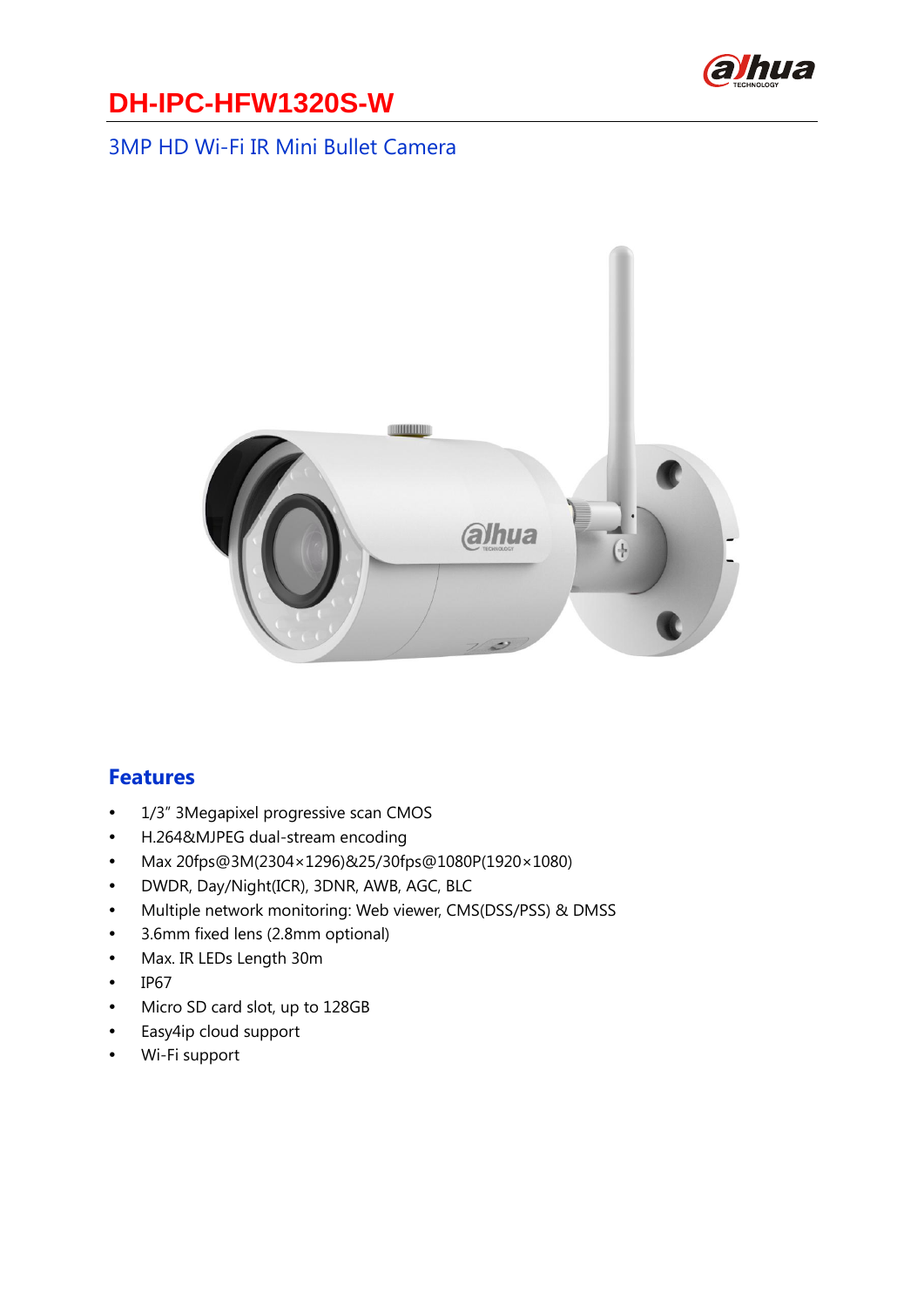

## **Technical Specifications**

| <b>Model</b>                    |             | DH-IPC-HFW1320S-W                                                 |
|---------------------------------|-------------|-------------------------------------------------------------------|
| <b>Camera</b>                   |             |                                                                   |
| <b>Image Sensor</b>             |             | 1/3" 3Megapixel progressive scan CMOS                             |
| <b>Effective Pixels</b>         |             | $2304(H) \times 1536(V)$                                          |
| <b>Scanning System</b>          |             | Progressive                                                       |
| <b>Electronic Shutter Speed</b> |             | Auto/Manual, 1/3(4)s~1/100000s                                    |
| Min. Illumination               |             | 0. 1Lux/F2.0(Color), 0Lux/F2.0(IR on)                             |
| S/N Ratio                       |             | More than 50dB                                                    |
| Video Output                    |             | N/A                                                               |
| <b>Camera Features</b>          |             |                                                                   |
| Max. IR LEDs Length             |             | 30 <sub>m</sub>                                                   |
| Day/Night                       |             | Auto(ICR)/Color/B/W                                               |
| <b>Backlight Compensation</b>   |             | BLC / HLC / DWDR                                                  |
| <b>White Balance</b>            |             | Auto/Manual                                                       |
| Gain Control                    |             | Auto/Manual                                                       |
| Noise Reduction                 |             | 3D                                                                |
| Privacy Masking                 |             | Up to 4 areas                                                     |
| Lens                            |             |                                                                   |
| Focal Length                    |             | 3.6mm(2.8mm optional)                                             |
| Max Aperture                    |             | F2.0(F2.0)                                                        |
| <b>Focus Control</b>            |             | Manual                                                            |
| Angle of View                   |             | H: $77^{\circ}(100^{\circ})$                                      |
| Lens Type                       |             | <b>Fixed lens</b>                                                 |
| Mount Type                      |             | Board-in Type                                                     |
| <b>Video</b>                    |             |                                                                   |
| Compression                     |             | H.264/ H.264H/H.264B/MJPEG                                        |
| Resolution                      |             | 3M(2304×1296)/1080P(1920×1080)/720P(1280×720)/                    |
|                                 |             | VGA(640×480)/QVGA(320×240)                                        |
| Frame Rate                      | Main Stream | $3M(1 \sim 20$ fps)/1080P(1 ~ 25/30fps)                           |
|                                 | Sub Stream  | VGA/QVGA(1 ~ 25/30fps)                                            |
| <b>Bit Rate</b>                 |             | H.264: $32kbps \sim 8192kbps$                                     |
| <b>Corridor Mode</b>            |             | Support                                                           |
| <b>Audio</b>                    |             |                                                                   |
| Compression                     |             | N/A                                                               |
| Interface                       |             | N/A                                                               |
| <b>Network</b>                  |             |                                                                   |
| Ethernet                        |             | RJ-45 (10/100Base-T)                                              |
| Wi-Fi                           |             | Wi-Fi(IEEE802.11b/g/n)                                            |
|                                 |             | 50m(open field)                                                   |
| Protocol                        |             | IPv4/IPv6, HTTP, HTTPS, TCP/IP, UDP, UPnP, ICMP, IGMP, RTSP, RTP, |
|                                 |             | SMTP, NTP, DHCP, DNS, PPPOE, DDNS, FTP, IP Filter, QoS            |
| Compatibility                   |             | ONVIF, CGI                                                        |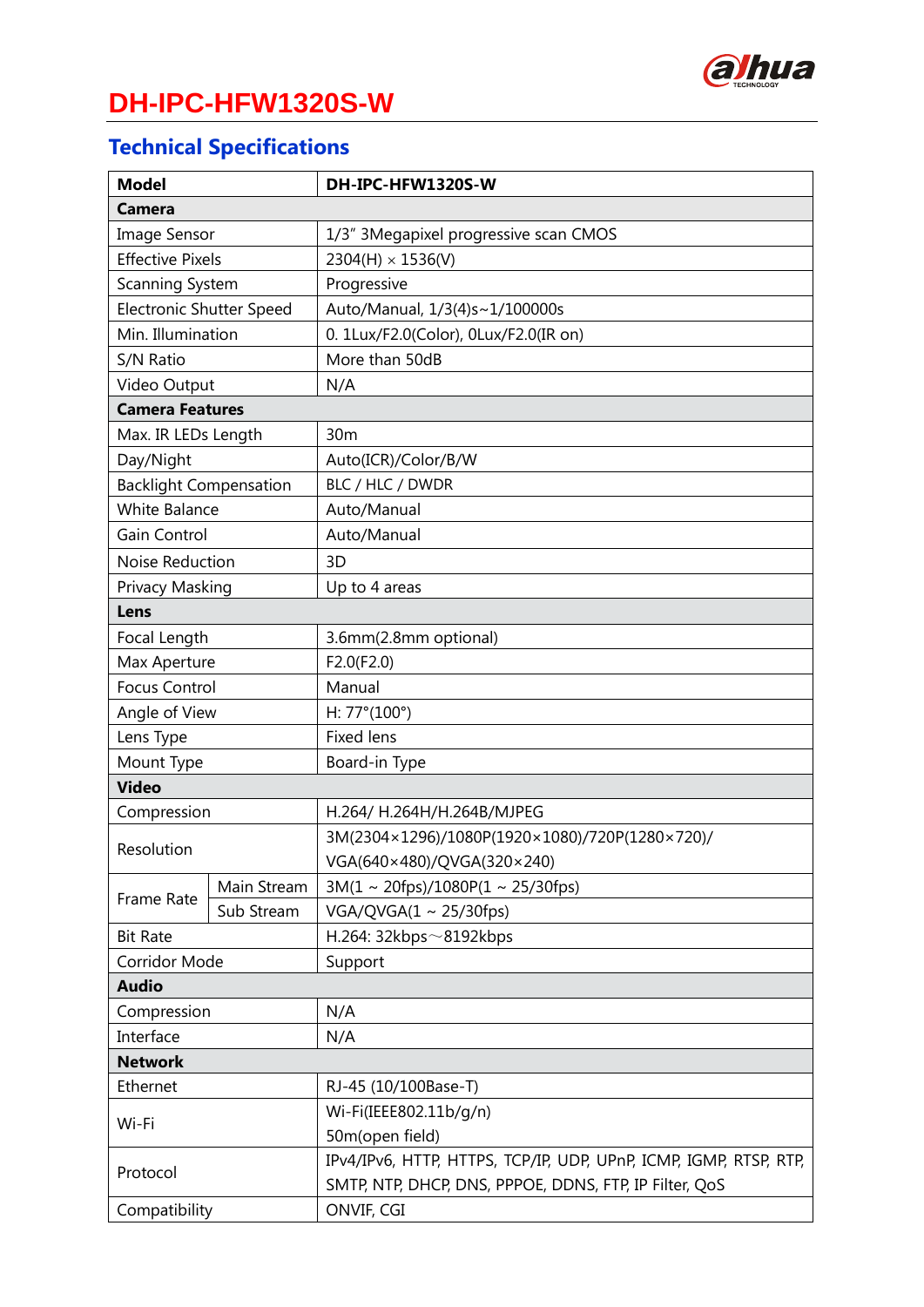

| Max. User Access           | 20 users                                                  |
|----------------------------|-----------------------------------------------------------|
| Smart Phone                | iPhone, iPad, Android, Windows Phone                      |
| <b>Auxiliary Interface</b> |                                                           |
| <b>Memory Slot</b>         | Micro SD card, up to 128GB                                |
| <b>RS485</b>               | N/A                                                       |
| Alarm                      | N/A                                                       |
| PIR Sensor Range           | N/A                                                       |
| General                    |                                                           |
| Power Supply               | DC12V                                                     |
| <b>Power Consumption</b>   | $<$ 5.5W(IR on)                                           |
| <b>Working Environment</b> | $-30^{\circ}$ C $\sim$ +50 $^{\circ}$ C, Less than 95% RH |
| <b>Ingress Protection</b>  | IP <sub>67</sub>                                          |
| Vandal Resistance          | N/A                                                       |
| <b>Dimensions</b>          | $\Phi$ 70mm $\times$ 165mm                                |
| Weight                     | 0.49Kg with package                                       |